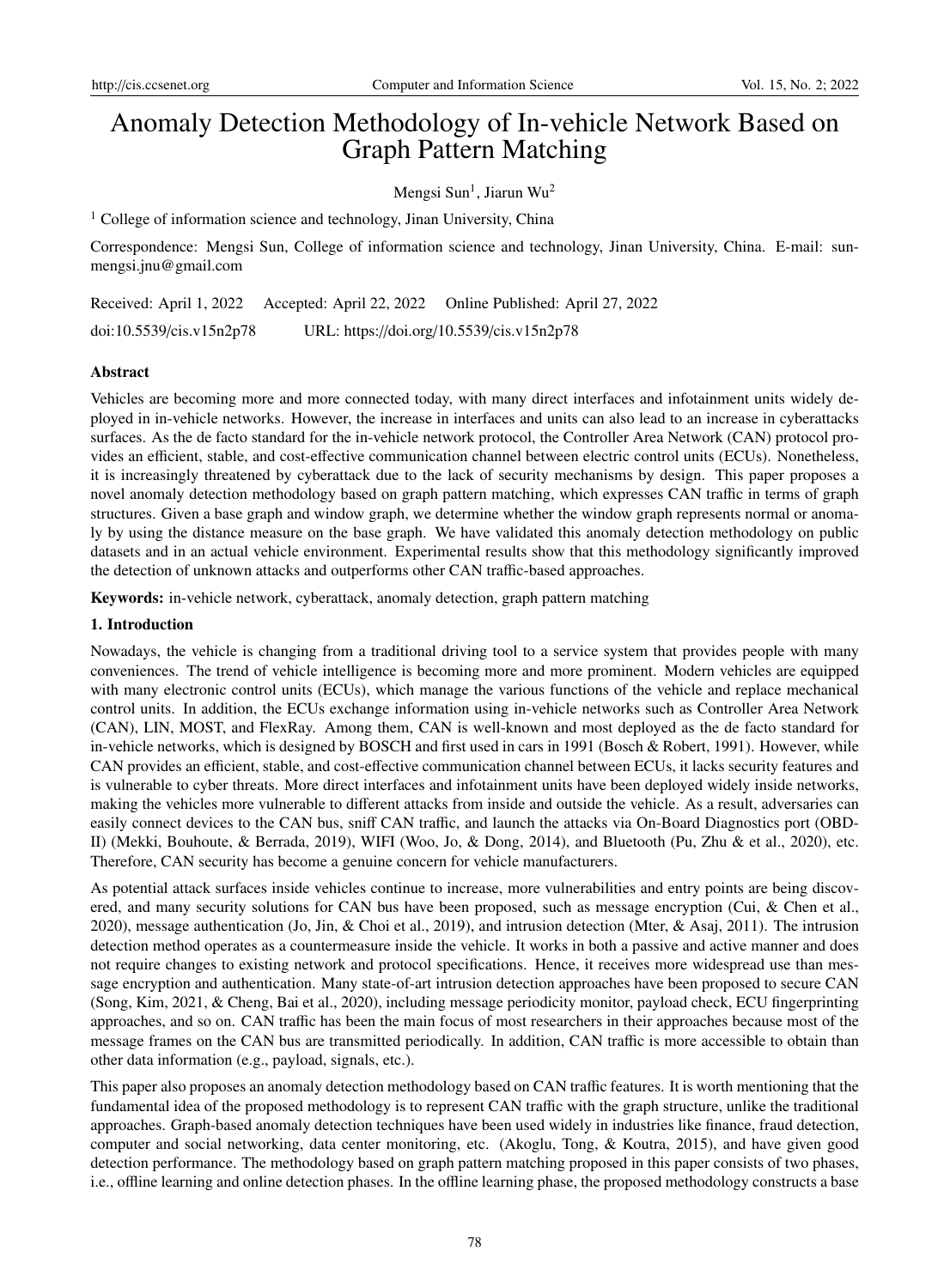graph based on normal CAN traffic, which serves as a criterion for graph pattern matching, and obtains the ground truth values for detecting an anomaly. In the online detection phase, the proposed methodology constructs the CAN traffic in the sliding window to be detected as the window graph. Given the base graph and window graph, the proposed methodology performs graph pattern matching based on the graph distance defined in this paper and compares the distance value with the ground truth value to derive the detection results. In addition, graphs detected as normal are merged into the base graph in the online detection phase, i.e., the base graph is continuously improved during the real-time detection process. Experimental results show significant success in detecting different kinds of attacks with the proposed methodology.

The main contributions of this paper can be summarized as follows.

- 1. This paper uses graph pattern matching for the first time to detect the CAN bus's anomaly and defines the graph distance for graph pattern matching.
- 2. This paper implements and validates the proposed methodology not only on a public dataset but also on a real vehicle dataset, and experiment results demonstrate that the proposed methodology can effectively detect six types of attacks, and outperforms other CAN traffic-based approaches in terms of detection accuracy, precision, FPR, and F1-score.

The rest of this paper is organized as follows. Section 2 analyzes the current status of research on CAN bus security. Then Section 3 details the various stages in the proposed methodology, and experimental validation is presented in Section 4. Subsequently, compatibility and limitation issues about the proposed methodology are discussed further in Section 5, followed by the conclusion and future work in Section 6.

## 2. Related Work

Each CAN message in the data link layer can extract four types of main information: timestamp, CAN ID, DLC and payload. So far, researchers have proposed various types of anomaly-based intrusion detection approaches by leveraging this information.

Timestamp: For the timestamp information, the time interval feature can be extracted. Song *et al*. (Song, Kim, & Kim, 2016) propose a lightweight detection method based on CAN message transmission time interval, which detects attacks by monitoring whether the change of time interval exceeds the threshold range. Cho *et al*. (Cho, Shin, 2016) propose taking the time interval of periodic CAN message as the fingerprint of sending ECU, and modeling and analyzing it as the basis for anomaly detection.

CAN ID: For the timestamp information, the CAN ID frequency, information entropy, similarity and ID location relationship features can be extracted. Attacks can be detected through monitoring these feature values, as they are unique across the network. Taylor *et al*. (Taylor, Japkowicz, & Leblanc, 2015) use the invariance of message frequency in the time window as the baseline for anomaly detection. Müter *et al.* (Müter, Asaj, 2011) proposed calculating the information entropy of ID in the time window as the feature of anomaly detection. When an injection attack occurs on the CAN bus, the change of information entropy will exceed the normal range. Kwak *et al*. take the cosine similarity between ID sequences on the calculated CAN bus as the feature of anomaly detection, and realized the effective detection of flooding attacks and fuzzy attacks. Marchetti *et al*. (Marchetti, Stabili, 2017) are the first to use the features of ID sequence as the parameters of anomaly detection, and they establish the transmission matrix according to the location relationship of the message ID, and regarded the ID pair that did not appear as an exception. In addition, the feature changes in ID value can also be used as the detection parameter. For example, a message with ID 0x000 is malicious since it can be used to occupy the bus and perform DoS attack.

DLC: A 4-bit field is used to identify the length of the data payload. Attacks can be detected by checking their value and range, as each ECU uses fixed byte size in the payload (Aliwa, Rana, & Perera et al., 2021).

Payload: For CAN ID information, payload range, fixed-rate and data consistency features can be extracted. Attacks can be detected if anomaly values and changes occur in the data field. Pawelec *et al* (Pawelec, Bridges, & Combs, 2019). model the 64-bit payload field for each AID and use prediction error to identify anomalies. Stabili *et al*. (Stabili, Marchetti, & Colajanni, 2017) propose Hamming distance-based detection approach. They analyze CAN payload and record each bit in the data field, and attacks are identified based on significant deviation from the calculated Hamming distance function.

The features in CAN ID can be extracted even without knowing the message specification; that is, we do not require knowledge of the syntax and semantics of the CAN messages, which are kept highly confidential by carmakers and their suppliers. Therefore, CAN ID is more often used as the parameter for anomaly detection in CAN bus.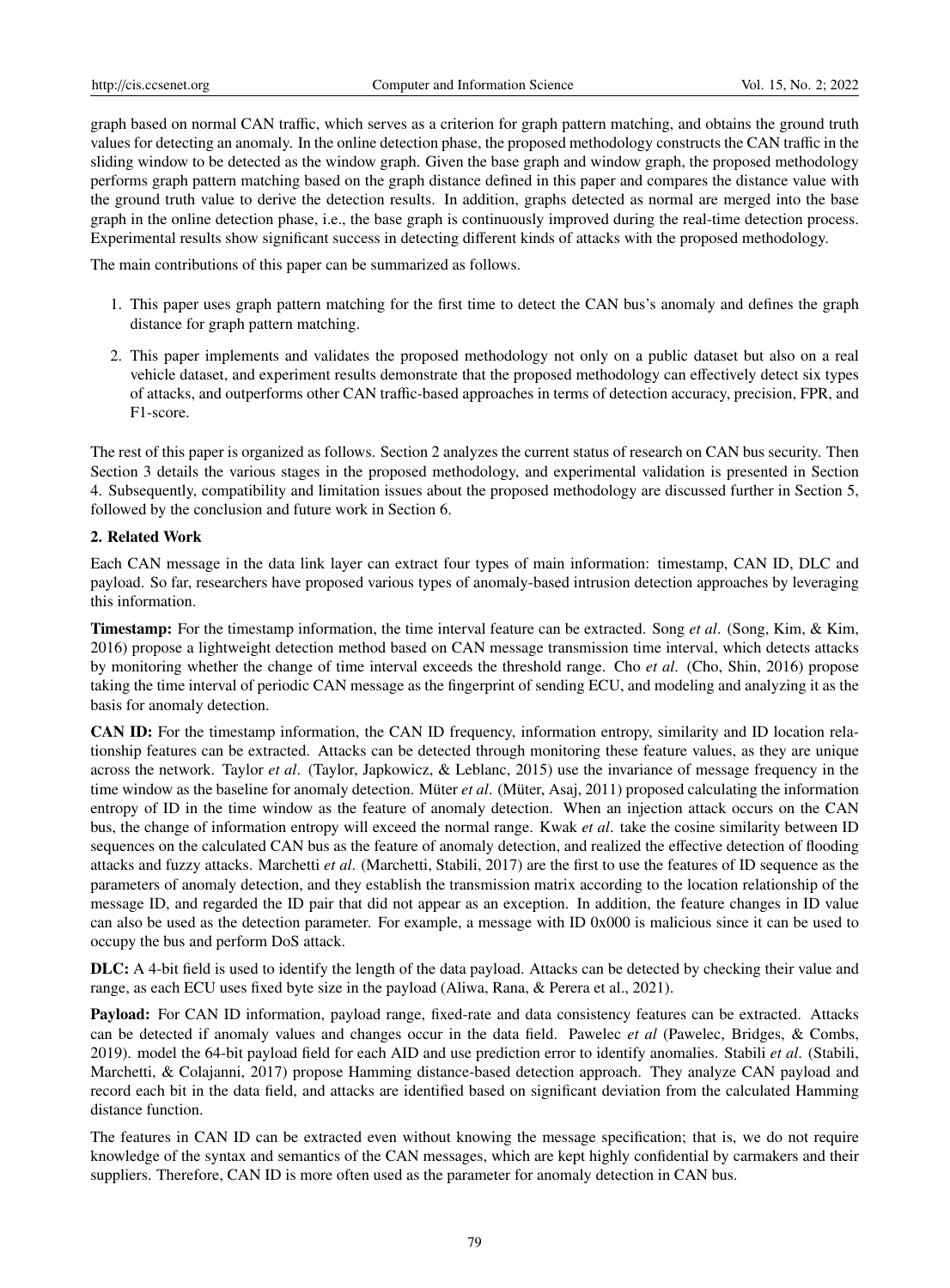

Figure 1. CAN traffic graph at a sliding window. The labels of the nodes are the message IDs, and the labels of the edges are number of times a message with the ID source of the edge is followed by a message with the ID destination of the same edge during the sliding window. For example, four messages with ID '01f1' followed messages with ID '02c0' at

#### resp

#### 3. Method

In this section, we present the framework of the proposed methodology. We first introduce the basic definitions involved in the proposed methodology and formally describe our problem. Secondly, we describe in detail the design of the proposed methodology at different phases, including the framework and algorithms, etc. Finally, we explain the definition of the detection time of the scheme.

#### *3.1 Problem Definition*

In this paper, we focus on a directed graph *<sup>g</sup>* with vertices and edges, and denote it as (*V*, *<sup>E</sup>*, *LE*, *LV*), where *<sup>V</sup>* is the set of vertices, and  $E(\subseteq V \times V)$  is a set of edges. *LV* and *LE* are functions that assign labels for each vertex  $u \in V(g)$  and edge  $(u, v) \in E(g)$ , respectively.

**Definition 1** (Graph isomorphism). Given two graphs  $g_1$  and  $g_2$ ,  $g_1$  and  $g_2$  are isomorphic if there is a bijective function f:  $V(g1) \rightarrow V(g2)$  such that  $\forall u \in V(g1)$ ,  $f(u) \in V(g2) \land LV_1(u) = LV_2(f(u))$ , and  $\forall (u, v) \in E(g1)$ ,  $(f(u), f(v)) \in E(g2) \land LV_2(g(u))$  $LE_1((u, v)) = LE_2((f(u), f(v))).$ 

Definition 2 (Maximum common subgraph). Given two graphs *q* and *g*, the maximum common subgraph (MCS), denoted as  $MCS(q, g)$ , is the connected subgraph *s* with the maximum number of edges common to the two graphs *q* and *g*, where *s* is isomorphic to the subgraph of each of the two given graphs.

Definition 3 (CAN traffic graph). A directed graph consisting of a sequence of CAN messages within a sliding window is denoted as *CTG*. As shown in Figure 1, the vertices of the *CTG* is a message ID, the position relationship between the message IDs in the sequence forms the edges of the *CTG*, and the label of the edge is the number of times a message with the ID source of the edge is followed by a message with the ID destination of the same edge during the sliding window.

Definition 4 (Base graph). A CAN traffic graph serves as a criterion to calculate the graph distance and is denoted as *bg*. Moreover, *bg* is continuously updated as the detection process proceeds.

Definition 5 (Window graph). A CAN traffic graph represents a graph constructed from CAN messages within the current sliding window and denoted as *wg*.

### *3.2 Overview of Anomaly Detection Framework*

This paper proposes a novel methodology based on graph pattern matching that leverages CAN traffic features to detect attacks on the CAN bus. The graph distance is a metric for a matching pattern between two graphs. The graph distance, denoted as *Gdist*(*bg*,*wg*), is defined as follows:

$$
Gdist(bg, wg) = |E(wg)| - |E(MCS(bg, wg))|
$$
\n(1)

where, both *bg* and *wg* has introduced in the problem definition.  $|E()|$  is the function that calculates the number of graph edges, i.e., the sum of the label values of all edges. *MCS* (*bg*,*wg*) is the maximum common subgraph of graph *bg* and graph *wg*, described in detail in the problem definition. *Gdist*(*bg*,*wg*) indicates how many edges of the *wg* are not present in the *bg*.

As shown in Figure 2. the proposed methodology consists of two phases: one phase is the offline learning phase, in which we obtain the ground-truth value for the selected sliding window and the base graph *bg* for pattern matching. The other is the online detection phase, in which we use the base graph obtained in the offline learning phase to calculate graph distance with the window graph *wg* to detect anomalies in real-time. The detail is as follows.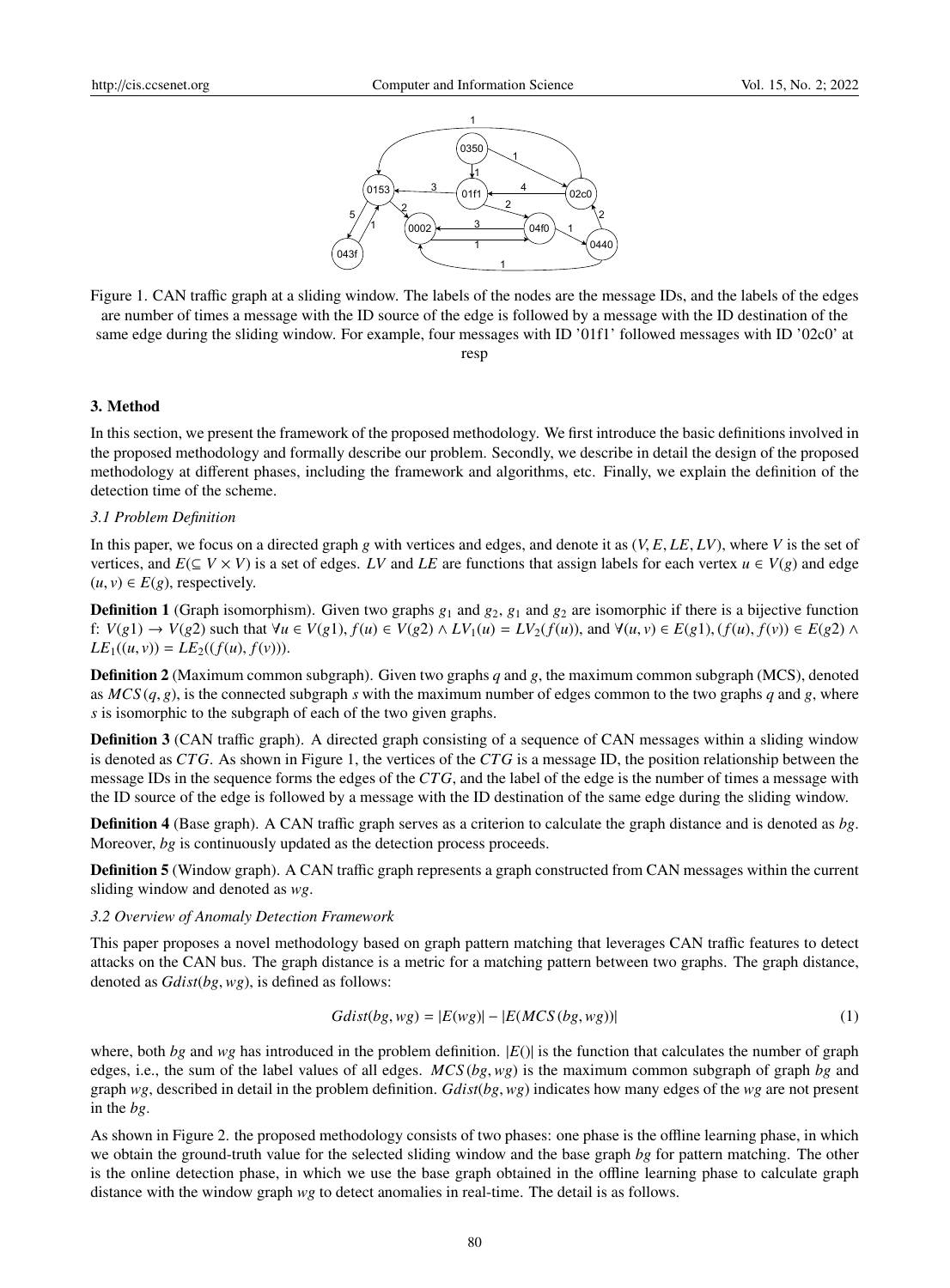

Figure 2. Overview of the anomaly detection methodology based on graph pattern matching in the CAN bus

*Phase 1*(Offline learning phase). This phase divides the normal CAN traffic (without attack messages) extracted from the CAN bus network into multiple equal-sized sliding windows and transforms the message ID sequence within the current window into a window graph  $wg$ . To obtain the ground truth, we first obtain the graph distance  $dis<sub>k</sub>$  at  $t<sub>k</sub>$  according to *Gdist*(*bg*, *wg*), and calculate the *Gdist*<sub>k+1</sub> at  $t_{k+1}$  after the sliding window was updated, where *bg* is initialized to the first graph and continuously updated by merging new *wg* as the sliding window moves. The set of graph distances was  $S(x) = dis_1, dis_2, dis_n$ , and we selected the value of max dis and average dis in  $S(x)$  as the thre<sub>det</sub> and thre<sub>up</sub>. Afterward, we saved the value in a DB as a Ground Truth in the predefined sliding window. In addition, in this phase, we construct the entire message ID sequence as a base graph, which is used to initialize the base graph in the online detection phase.

| Algorithm 1: Construct CAN Traffic Graph (Offline Learning Phase)          |
|----------------------------------------------------------------------------|
| <b>Input:</b> CAN traffic within a sliding window $Tr$                     |
| <b>Output:</b> a CAN traffic graph $g$                                     |
| 1 pre_msg $\leftarrow$ msg <sub>0</sub> ;                                  |
| 2 for each $msg \in Tr$ do                                                 |
| $cur_id \leftarrow$ extract_CANID ( <i>msg</i> );<br>3                     |
| $pre\_id \leftarrow$ extract_CANID ( <i>pre_msg</i> );<br>4                |
| <b>if</b> cur_id $\notin V(g)$ then<br>5                                   |
| add a new vertex <i>cur_id</i> in $V(g)$ ;<br>6                            |
| end<br>7                                                                   |
| <b>if</b> ( <i>pre_id</i> , <i>cur_id</i> ) $\notin E(g)$ <b>then</b><br>8 |
| add an edge ( <i>pre_id</i> , <i>cur_id</i> ) in $E(g)$ ;<br>9             |
| else<br>10                                                                 |
| The label value of the edge ( $pre_id, cur_id$ ) is added by 1<br>11       |
| end<br>12                                                                  |
| 13<br>$pre_m s g \leftarrow m s g;$                                        |
| 14 end                                                                     |
| 15 <b>return</b> graph $g$ ;                                               |

Algorithm 1 shows the method of CAN traffic graph construction. Given CAN traffic within a sliding window, we first initialize *pre msg* that is used to refer to the previous message. The ID of each message is extracted and added to the *V*(*g*) as a vertex (Line 3-7). Then, an edge consisting of the previous message ID as the source vertex and the current message ID as the destination vertex is added to  $E(g)$  (Line 8-12).

*Phase 2*(Online learning phase). In this phase, first, the ID of the CAN message read from the bus is extracted and stored, and this operation is repeated until the number of messages read satisfies the size of the sliding window we define. Second, the ID traffic within the sliding window is constructed into a CAN traffic graph according to Algorithm 1 and stored in the *wg*. Finally, the graph pattern matching is performed, i.e., the graph distance *dis* between *bg* and *wg* is calculated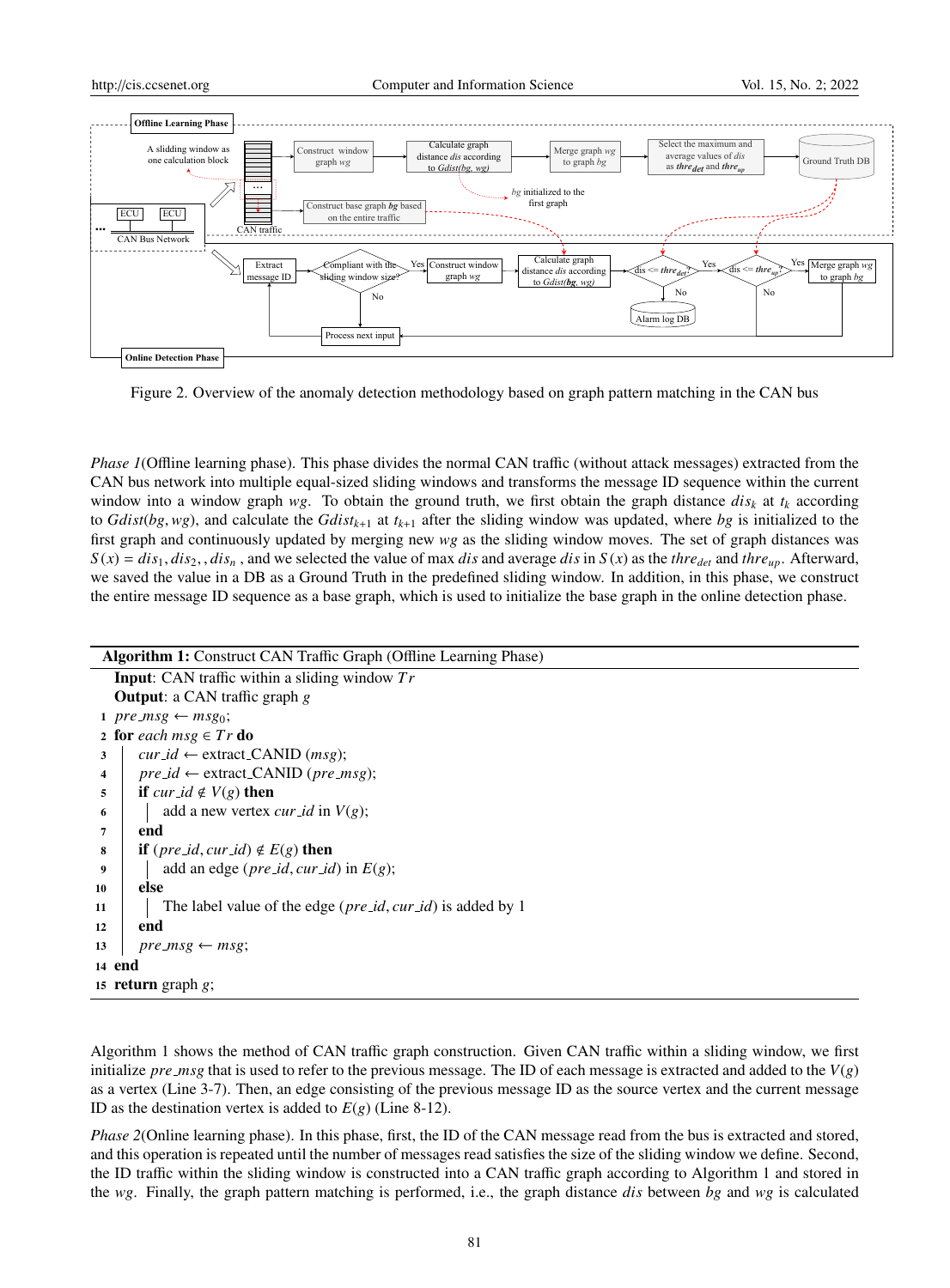|  | Algorithm 2: Anomaly Detection Algorithm (Online Detection Phase) |
|--|-------------------------------------------------------------------|
|  |                                                                   |

| Input: CAN message; the size of sliding window <i>window_size</i> ; ground truth <i>thre<sub>det</sub></i> ; ground truth <i>thre<sub>up</sub></i> ; Base |
|-----------------------------------------------------------------------------------------------------------------------------------------------------------|
| graph $bg$                                                                                                                                                |
| <b>Output:</b> Anomaly Detection Alarm                                                                                                                    |
| 1 while True do                                                                                                                                           |
| $i \leftarrow 0; S \leftarrow []$<br>$\overline{2}$                                                                                                       |
| $wg \leftarrow \text{CAN traffic graph};$<br>3                                                                                                            |
| while $i \leq window\_size$ do<br>4                                                                                                                       |
| add current CAN message into $S$ ;<br>5                                                                                                                   |
| $i \leftarrow i + 1$ ;<br>6                                                                                                                               |
| end<br>7                                                                                                                                                  |
| $wg \leftarrow$ Algorithm 1(S);<br>8                                                                                                                      |
| $dis \leftarrow Gdist(bg, wg);$<br>9                                                                                                                      |
| if $dis \geq t$ thre <sub>det</sub> then<br>10                                                                                                            |
| return Anomaly Detection Alarm<br>11                                                                                                                      |
| else<br>12                                                                                                                                                |
| if $dis \leq thre_{ud}$ then<br>13                                                                                                                        |
| for each vertex $\in V(wg)$ do<br>14                                                                                                                      |
| <b>if</b> vertex $\notin V(bg)$ then<br>15                                                                                                                |
| add this vertex in $V(bg)$ ;<br>16                                                                                                                        |
| end<br>17                                                                                                                                                 |
| end<br>18                                                                                                                                                 |
| for each edge $\in E(wg)$ do<br>19                                                                                                                        |
| if <i>edge</i> $\notin E(bg)$ then<br>20                                                                                                                  |
| add this edge in $E(bg)$ ;<br>21                                                                                                                          |
| end<br>22                                                                                                                                                 |
| end<br>23                                                                                                                                                 |
| end<br>24                                                                                                                                                 |
| end<br>25                                                                                                                                                 |
| 26 end                                                                                                                                                    |
| 27 return Anomaly Detection Alarm;                                                                                                                        |
|                                                                                                                                                           |

according to Equation 1. The condition to identify whether the window graph *wg* is normal or not is as follows:

$$
wg = \begin{cases} dis \geq three_{det}, & anomaly \\ dis < three_{det}, &normal \end{cases} \tag{2}
$$

where *thre<sub>det</sub>* is the ground-truth obtained from the offline learning phase. If the *wg* is detected as an anomaly, the detector sends the alert message to a driver or a manager and records the anomaly log at the Alarm Log DB. Otherwise, the detector determines again whether the *wg* can be used to update the *bg*, and the judgment conditions are as follows:

$$
bg = \begin{cases} dis > three_{ud}, & bg\\ dis \leq three_{ud}, & wg + bg \end{cases} \tag{3}
$$

where *threud* is also the ground-truth, and *wg*+*bg* means to add vertices and edges in *wg* that do not exist in *bg* to *bg*. This condition means that if *dis* is not greater than *threud*, *bg* is updated by merging *wg* to *bg*, otherwise, *bg* is not updated.

Algorithm 2 shows the process of detecting anomalies online in detail. Lines 4-7 correspond to the extraction and storage of CAN IDs, and Line 8 is the CAN traffic graph *wg* construction. In line 9, the graph distance *dis* between *wg* and *bg* is obtained. In Line 10-25, whether *wg* is normal is judged, and in line 13-24, when *dis* is not great than *threud*, vertices and edges in *wg* that do not exist in graph *bg* will be added to *bg*, that is, merge *wg* to *bg*.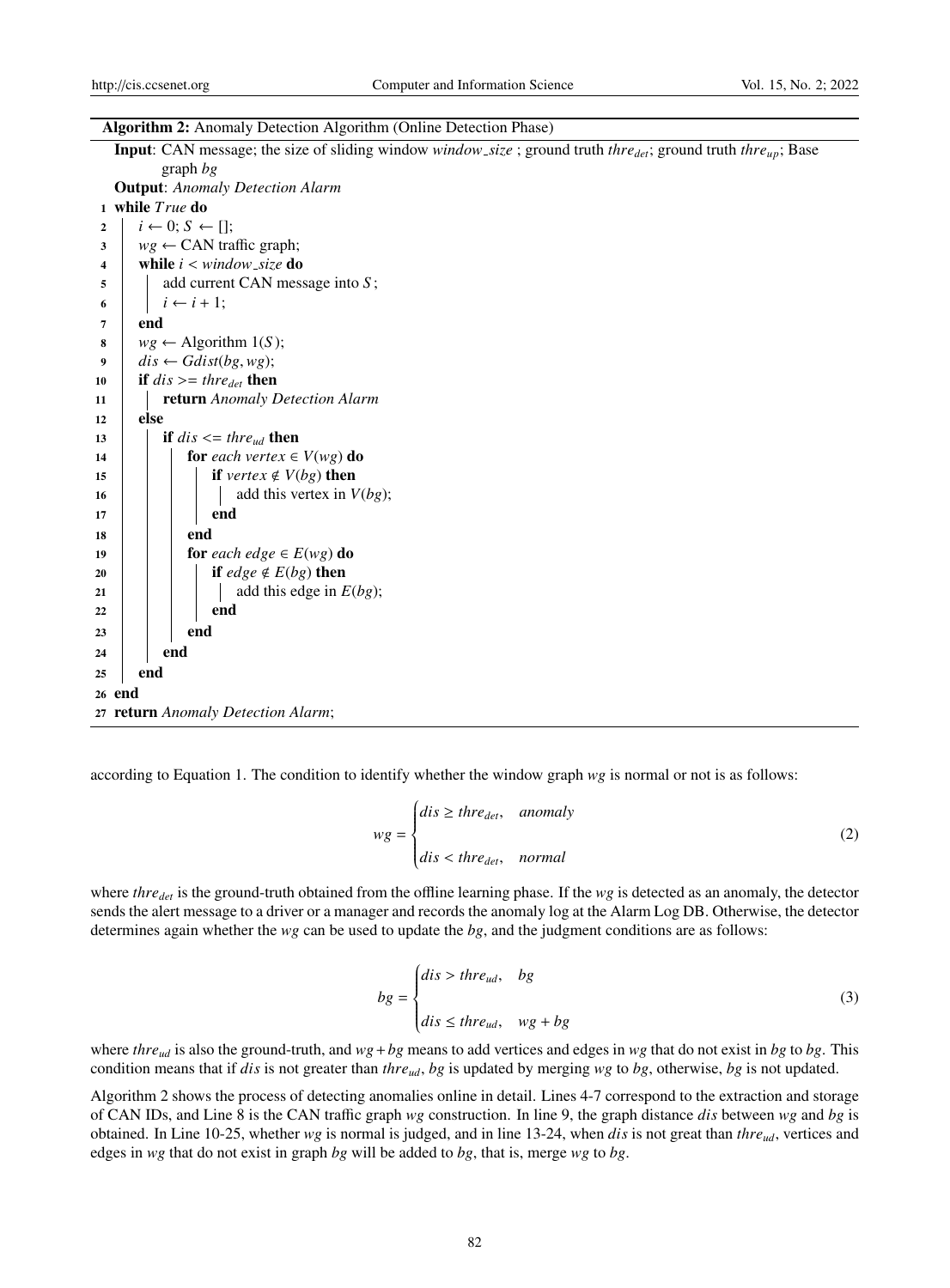## 4. Results

In this section, we verify the feasibility of the proposed methodology through different experiments. First, we describe in detail the dataset used for the experiments. Second, we introduce the performance metrics used to evaluate the proposed methodology. Third, we perform detection experiments for different types of attacks and give the corresponding analysis of the experimental results. Fourth, we consider the computation overhead of the proposed methodology, and finally, we present a comparative analysis of the methodology with related work.

# *4.1 Dataset*

Table 1. Description of validation dataset

| <b>DataSet</b>          | <b>Attack Type</b>      |           | <b>Total Messages Normal Messages</b> | <b>Attack Messages</b> |
|-------------------------|-------------------------|-----------|---------------------------------------|------------------------|
|                         | Attack-free (normal)    | 988,987   | 988,872                               |                        |
| Car-Hacking (public)    | DoS Attack              | 3,665,771 | 3,078,250 (84%)                       | 587,521 (16%)          |
|                         | <b>Fuzzy Attack</b>     | 3,838,860 | 3,347,013 (87%)                       | 491,847(13%)           |
|                         | Gear Spoofing           | 4,443,142 | 3,845,890 (87%)                       | 597,252 (13%)          |
|                         | <b>RPM</b> Spoofing     | 4,661,702 | 3,966,805 (85%)                       | 654,897 (15%)          |
|                         | Attack-free (normal)    | 90,808    | 90.808                                |                        |
| Car-Intrusion (private) | <b>Flooding Attack</b>  | 202,667   | 98,637 (49%)                          | 104,030 (51%)          |
|                         | <b>Injection Attack</b> | 200,511   | 76,146 (38%)                          | 124,365 (62%)          |
|                         | <b>Fuzzy Attack</b>     | 268,324   | 93,817 (35%)                          | 174,507 (65%)          |

In this paper, to verify the validity of the proposed methodology, we chose two different datasets for validation, one is a public dataset *Car-Hacking*<sup>1</sup> , and the other is a private dataset *Car-Intrusion* collected in an actual vehicle environment by us.

Car-Hacking Dataset: The dataset is provided by Song *et.al* (Song, Woo, & Kim, 2020), and has been widely adopted by many excellent approaches, such as (Seo, Song, & Kim, 2019, Song, Kim, 2021). The dataset is generated by logging CAN traffic via OBD-II port. Each CAN message is represented by three main features:

- CAN ID: the identifier of CAN message.
- DATA[0-7]: the 8 data bytes of the message.
- Flag: it takes two values: T and R, which represent attack and normal messages respectively.

The dataset consists of attack-free traffic and the following types of attacks:

- DoS Attack: Injecting messages of CAN ID = 0000 every 0.3 ms.
- Fuzzy Attack: Injecting messages of totally random CAN ID and DATA values every 0.5 ms.
- Gear/RPM Spoofing Attack: Injecting messages of certain CAN ID related to Gear/RPM information every 0.1 ms.

Car-Intrusion Dataset: The dataset is generated in a real vehicle (XiaoPeng P5). We connect two PCs to the OBD-II port, gateway of the vehicle respectively through ValueCAN (a high-quality CAN network interface tool). As an attacker node, one PC generates and injects the attack messages to the CAN bus through gateway. The other PC collected one of the subnets traffic to monitor the status of the CAN bus.

Each CAN message also has three features consistent with *Car-Hacking*. The dataset consists of attack-free traffic and the following types of attack:

- Flooding Attack: Injecting messages of CAN ID =  $'0x1AF'$  every 0.1 ms.
- Injection Attack: Injecting messages of certain CAN ID stored in the DBC file every 0.2 ms.

<sup>1</sup>https://ocslab.hksecurity.net/Datasets/CAN-intrusion-dataset.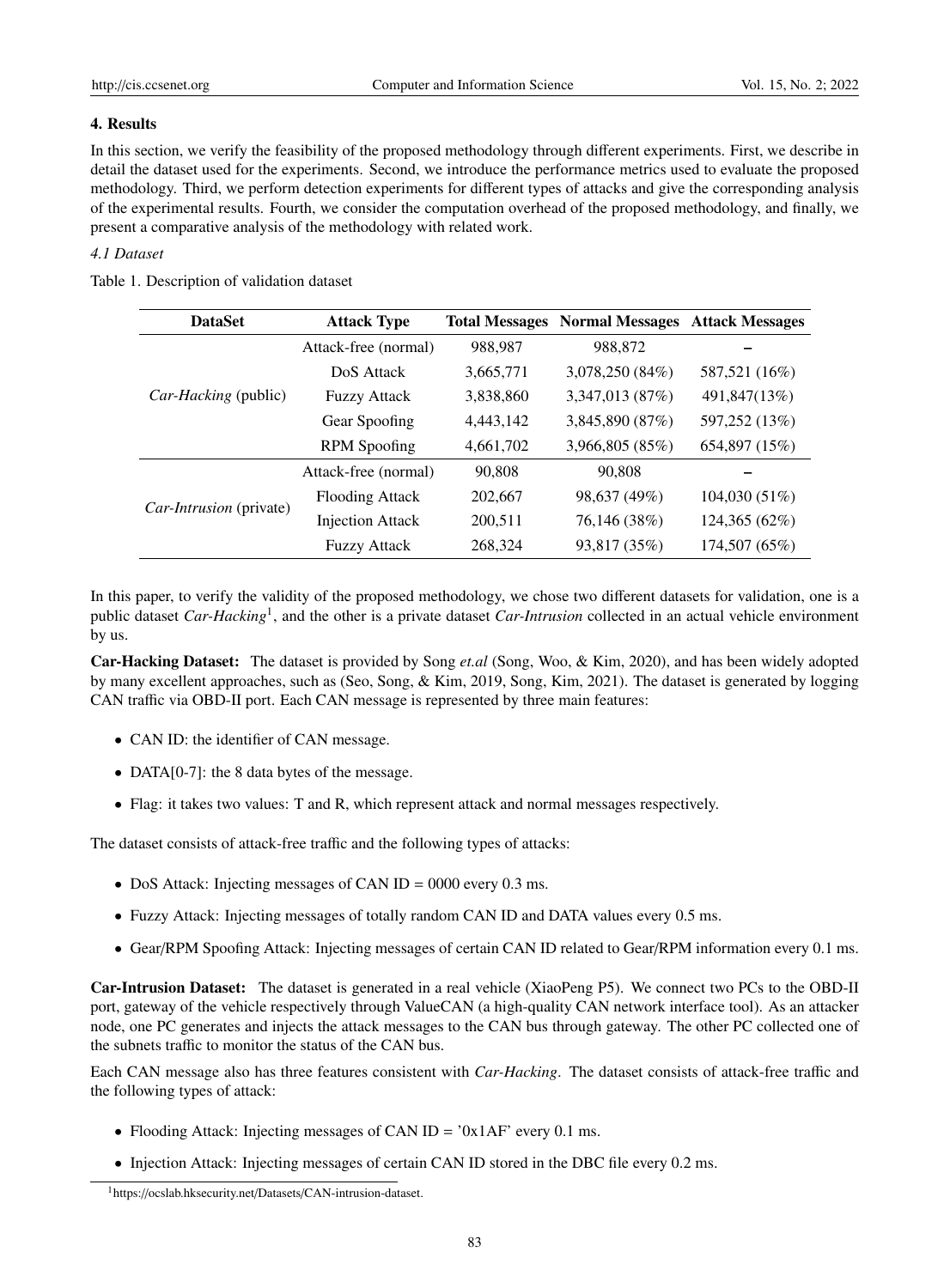• Fuzzy Attack: Injecting messages of totally random CAN ID and DATA values every 0.3 ms.

Table 1 shows the detailed number of each attack type in these two datasets.

### *4.2 Performance Metrics*

To evaluate the proposed methodology, we use different performance metrics, i.e. accuracy, recall, False Positive Rate (FPR), precision, and F1-score, which are defined by Equations 4, 5, 6, 7, 8 respectively. We define True Positive (TP) is the number of attack graphs classified as 'attack', False Positive (FP) is the number of normal graphs classified as 'attack', False negative (FN) is the number of attack graphs classified as 'normal', True negative (TN) is the number of normal graphs classified as 'normal'.

• Accuracy: It is the proportion of correctly classified samples among all classified samples, and calculated as:

$$
Accuracy = \frac{TP + TN}{TP + FP + TN + FN}
$$
\n<sup>(4)</sup>

• Recall: It is the proportion of correctly classified attack samples among the actual attack samples, and calculated as:

$$
Recall = \frac{TP}{TP + FN} \tag{5}
$$

• FPR: It is the proportion of samples classified as normal that are incorrectly classified as attack samples, which is calculated as follows:

$$
FPR = \frac{FP}{FP + TN} \tag{6}
$$

• Precision: It is the proportion of real attack samples among the samples classified as an attack, and calculated as:

$$
Precision = \frac{TP}{TP + FP}
$$
 (7)

• F1-score: It represents the balance between precision and recall, and is generally used to measure classification performance when the class distribution is imbalanced in the test dataset, and calculated as:

$$
F1-score = 2 \times \frac{Precision \times Recall}{Precision + Recall}
$$
 (8)

*4.3 Anomaly Detection*

Table 2. Experiment results

| <b>Dataset</b>       | <b>Attack type</b>      | $FPR(\%)$ |       | Recall(%) Precision(%) F1-score(%) Accuracy(%) |       |       |
|----------------------|-------------------------|-----------|-------|------------------------------------------------|-------|-------|
| Car-Hacking          | DoS Attack              | 0.0       | 98.98 | 100                                            | 99.49 | 99.69 |
|                      | <b>Fuzzy Attack</b>     | 0.0       | 98.54 | 100                                            | 99.26 | 99.27 |
|                      | Gear Spoofing           | 0.0       | 98.68 | 100                                            | 99.33 | 99.43 |
|                      | <b>RPM</b> Spoofing     | 0.0       | 98.82 | 100                                            | 99.41 | 99.47 |
| <i>Car-Intrusion</i> | <b>Flooding Attack</b>  | 0.0       | 99.69 | 100                                            | 99.85 | 99.8  |
|                      | <b>Injection Attack</b> | 0.0       | 99.88 | 100                                            | 99.94 | 99.9  |
|                      | <b>Fuzzy Attack</b>     | 0.0       | 99.76 | 100                                            | 99.88 | 99.81 |

In this section, we conduct experiments on a public dataset and a real vehicle environment, respectively, to verify the reliability of the proposed methodology. Figure 3 and Figure 4 show partial experimental results based on the dataset *Car-Hacking* and *Car-Intrusion*, respectively, and when the window size is set to 100. It is easy to observe that the graph distance value increases sharply once the attack occurs, and when the attack ends, the graph distance value decreases and normalizes. In addition, the graph distance values calculated when an attack occurs are much larger than those calculated in the normal state, so it is easy to set thresholds to distinguish between normal and anomaly.

Table ?? describes the specific experimental results corresponding to the above experiments. The experiment data show that the proposed methodology achieves good results for six different attacks, both in publicly available datasets and in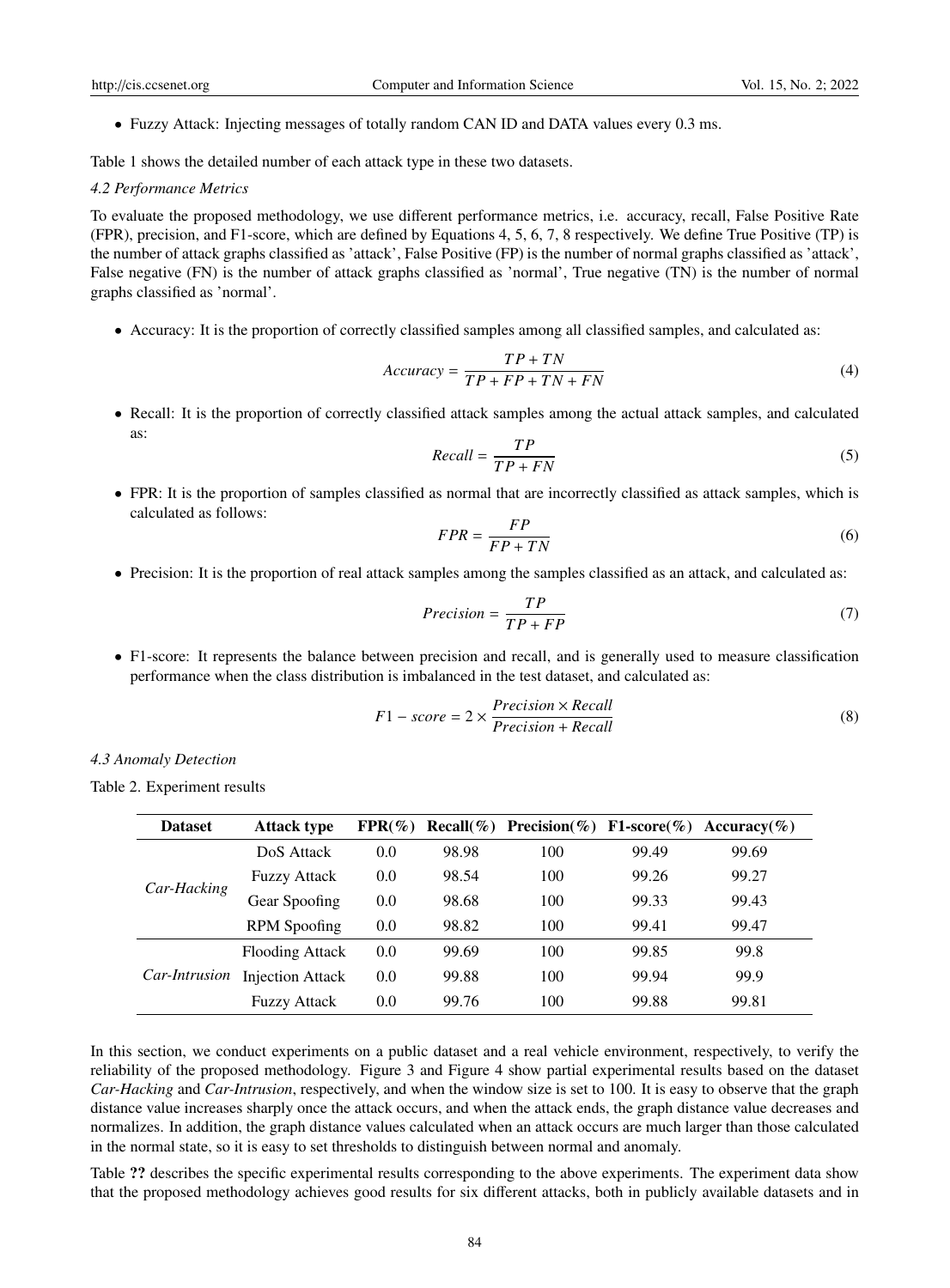

Figure 3. Partial experimental results of the proposed methodology under *Car-Hacking* dataset with window size 100: (a) DoS attack. (b) Fuzzy attack. (c) Gear Spoofing attack. (d) RPM Spoofing attack.



Figure 4. Partial experimental results of the proposed methodology under *Car-Intrusion* dataset with window size 100. (a) Flooding attack. (b) Injection attack. (c) Fuzzy attack.

a dataset collected in the real vehicle environment. For example, for all listed attack types, the proposed methodology achieves 100% of precision and 0% of FPR, and both F1-score and accuracy are above 98%. Even the worst TPR value achieves greater than 98.5%.

Furthermore, we further analyze the influence of the size of the sliding window on the detection performance. Figure 5 and Figure 6 present the analysis results under *Car-Hacking* and *Car-Intrusion* datasets, respectively. The results are presented as a function of Window Size and varying attack types. The first observation we can draw from Figure 5 is that the value of recall, precision, accuracy, and F1-score is very close to 100%, and the value of FPR is very close to 0% when Window Size  $= 40$ . The effectiveness results converge to the optimal value starting from Window Size  $= 40$ . When Window Size is  $\in$  [60, 110], we record values greater than 99.5% in terms of recall, precision, accuracy, and F1-score metrics, and values less than 1% in terms of FPR, and this high-performance state is always maintained. In Figure 6, we can observe that the *Car-Intrusion* dataset is less challenging than *Car-Hacking* as the optimal performance result is reached when the Window Size is  $\in$  [40, 100] except for two metrics, i.e., precision (Window Size  $\in$  [70, 90], attack type <sup>=</sup> Flooding and Fuzzy) and FPR (Window Size <sup>∈</sup> [70, 90], attack type <sup>=</sup> Flooding and Fuzzy). However, the results of these two metrics under the above parameter settings are all  $>= 98.04\%$ ,  $<= 7.58\%$ , respectively.

#### *4.4 Time for Detection*

Figure 7 shows the grouped bar diagrams as the results of running the algorithm depending on the dataset and attack type. In calculating the detection time, the laptop specifications include Intel(R) Core(TM) i5-1135G7 CPU @2.40 GHz and Windows 10 for the operating system. For developing the algorithm, we used Python 3.9.2 for code compilation. Figure 7(a) shows the minimum, average and maximum time consumption of the proposed methodology under the dataset *Car-Hacking*. In the best case, the time cost in detecting DoS, Fuzzy, Gear Spoofing, and RPM Spoofing attacks can be as low as 0.021, 0.028, 0.029, and 0.029 ms, respectively. Typically, the average time cost to detect these attacks can reach 0.027, 0.036, 0.036, and 0.035 ms, respectively. In the worst case, the maximum values of time cost are only 0.124, 0.366, 0.28, 0.137 ms, respectively. Figure 7(b) also details the time consumption of the proposed methodology, but under dataset *Car-Hacking*. This figure shows that even in the real vehicle environment, the average and maximum values of detection time in detecting Flooding, Injection, and Fuzzy attacks are only 0.027, 0.026, 0.023 ms, and 0.082, 0.065, and 0.139 ms, respectively.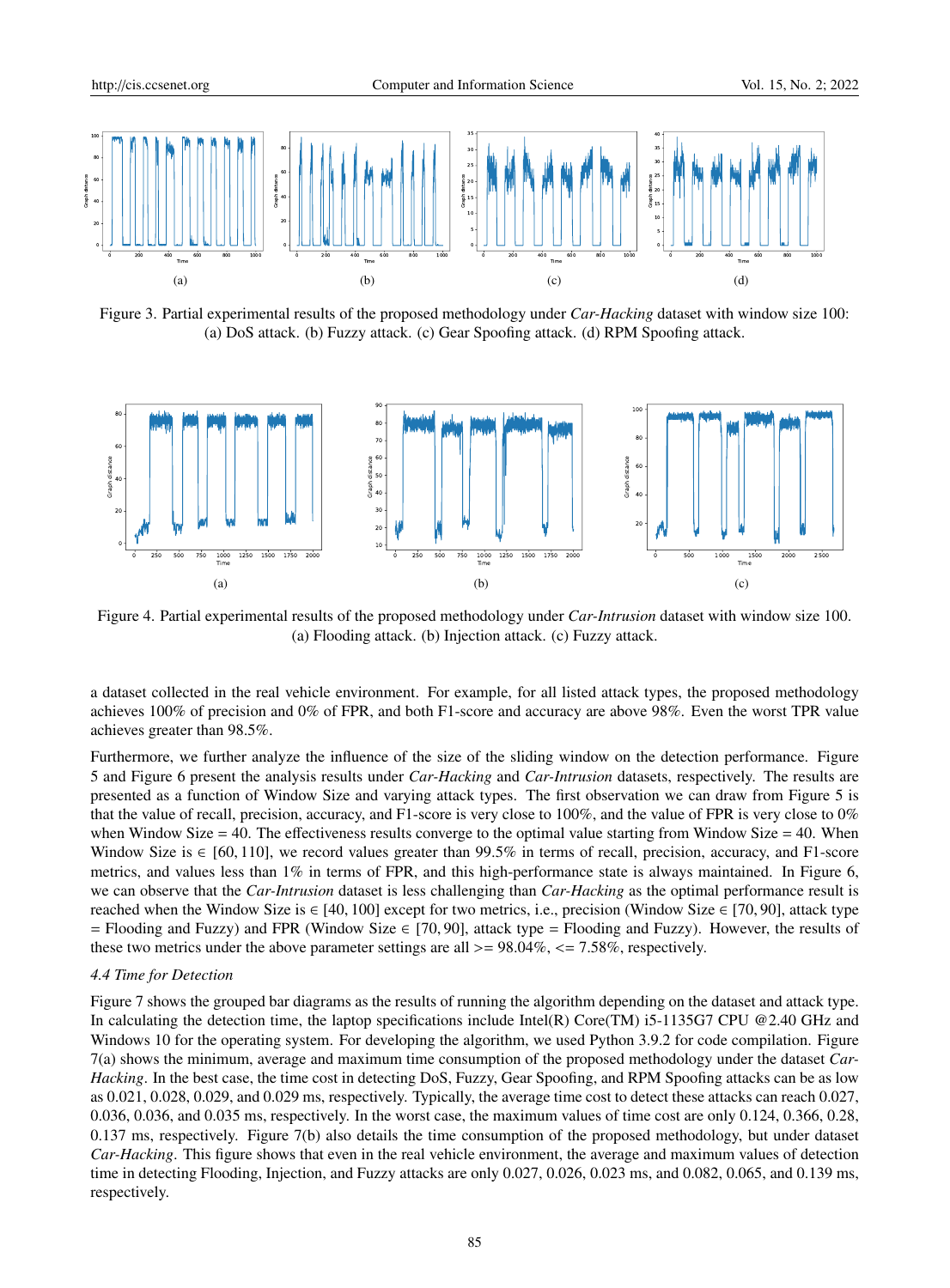

Figure 5. Experimental results by window size under *Car-Hacking* dataset: (a) Recall. (b) Precision. (c) Accuracy. (d) F1-score. (e) FPR.



Figure 6. Experimental results by window size under *Car-Intrusion* dataset: (a) Recall. (b) Precision. (c) Accuracy. (d) F1-score. (e) FPR.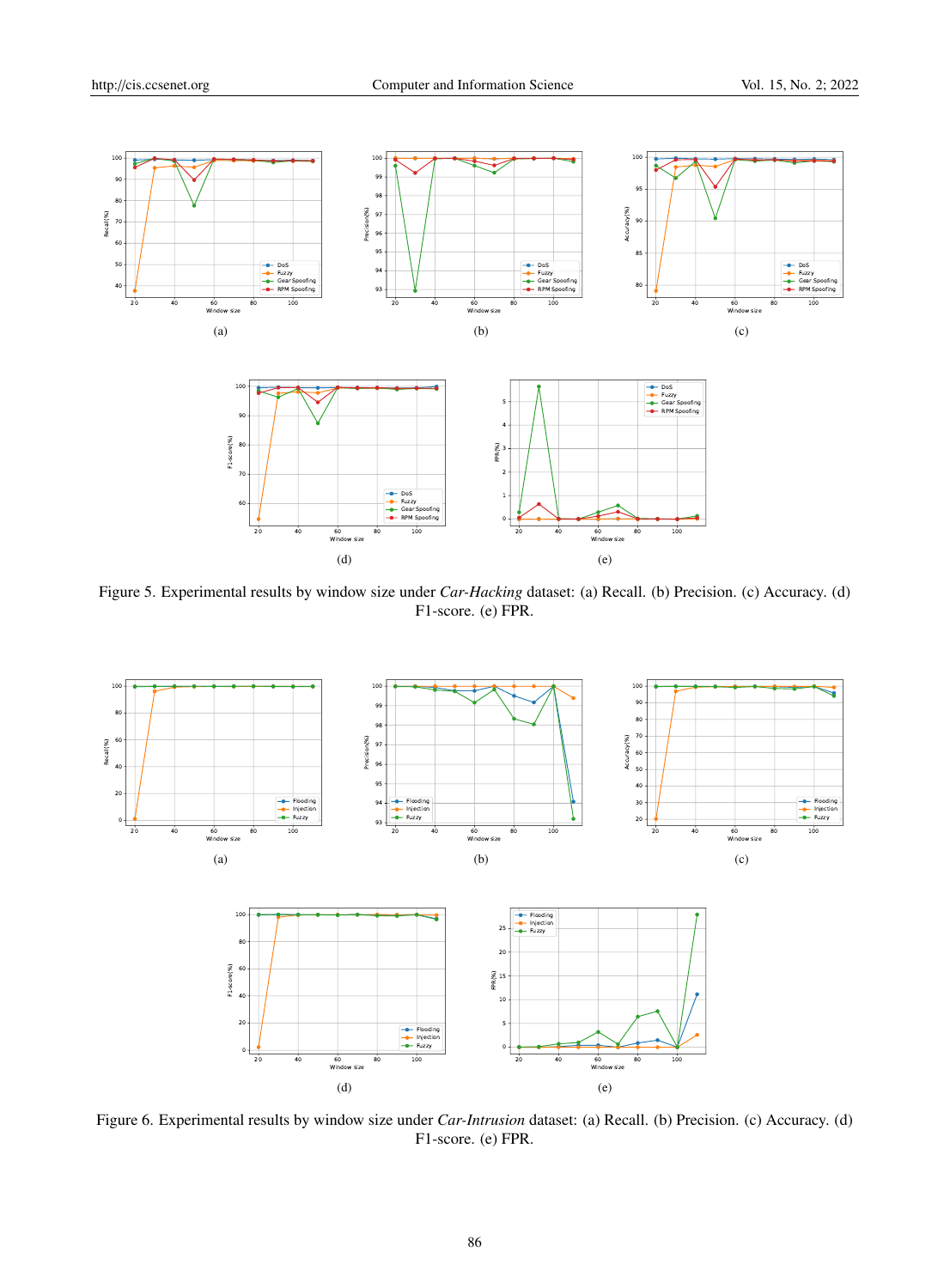

Figure 7. Time cost for attack detection under different datasets with window size 100. (a) *Car-Hacking*. (b) *Car-Intrusion*

## 5. Discussion

The discussion below involves the proposed methodology's deployment, compatibility and limitation.

- 1. *Deployment:* In theory, the proposed methodology can be deployed in ECUs distributed across the different branches of the CAN bus or centralized in one of these ECUs, which is known as *Gateways*. Although the proposed methodology, under a centralized deployment scheme, has complete visibility of all the traffic that flows in distinct branches of the CAN bus, detection accuracy may decrease due to more noise or aperiodic IDs in CAN traffic. Therefore, the distributed solution is a better choice. At the same time, one additional ECU to each distinct branch of the CAN bus is sufficient for implementing the proposed methodology.
- 2. *Compatibility:* One of the advantages of the proposed methodology is that it does not require any modification in CAN protocol, so it complies with the existing standards. In addition, since it only needs to monitor CAN traffic, it can also work simultaneously with other approaches to secure the CAN bus, such as (Song, Kim, & Kim, 2016, Wu, Huang, 2018, Ohira, Desta & et al., 2020).
- 3. *Limitation:* There are some limitations to the proposed methodology. Although the experimental results show that the proposed methodology has better performance in detecting kinds of attacks, the minimum detection unit of this methodology is a message sequence which means that it cannot locate which message is malicious.

## 6. Conclusion

A novel graph distance-based anomaly detection methodology has been proposed in this paper. We propose to express the CAN traffic in a graph structure (i.e., CAN traffic graph) and perform pattern matching between base graph *bg* and window graph *wg* according to our defined graph distance algorithm. We divide the methodology into two phases, i.e., an offline learning phase and an online detection phase. The proposed methodology first obtains the ground-truth values for detecting attacks by learning from the normal dataset in the offline learning phase and then obtains the detection results by comparing the results computed in real-time with the ground truth values in the online detection phase. In addition, we also propose an update method of *bg* to ensure its validity. Finally, we validate the feasibility of the proposed methodology not only on a public dataset but also in an actual vehicle environment. The experimental results show that the proposed methodology can detect DoS, Fuzzy, Gear Spoofing, RPM Spoofing, Flooding, and Injection attacks with the precision of 100% and FPR of 0%. However, the TPR of this method has not reached 100%, that is, there is a case that the attack graph has not been detected, so this will become our next research work.

## References

- Akoglu, L., Tong, H., & Koutra, D. (2015). Graph-based anomaly detection and description: a survey. *Data Mining* & *Knowledge Discovery*, *29*(3). https://doi.org/626-688.10.1007/s10618-014-0365-y
- Aliwa, E., Rana, O., Perera, C., & Burnap, P. (2020). Cyberattacks and countermeasures for in-vehicle networks. *ACM New York, NY, USA* (pp. 1-37).

Bosch, R. (1991). CAN specification version 2.0. *Rober Bousch GmbH, Postfach 1991 300240* (pp. 1-72).